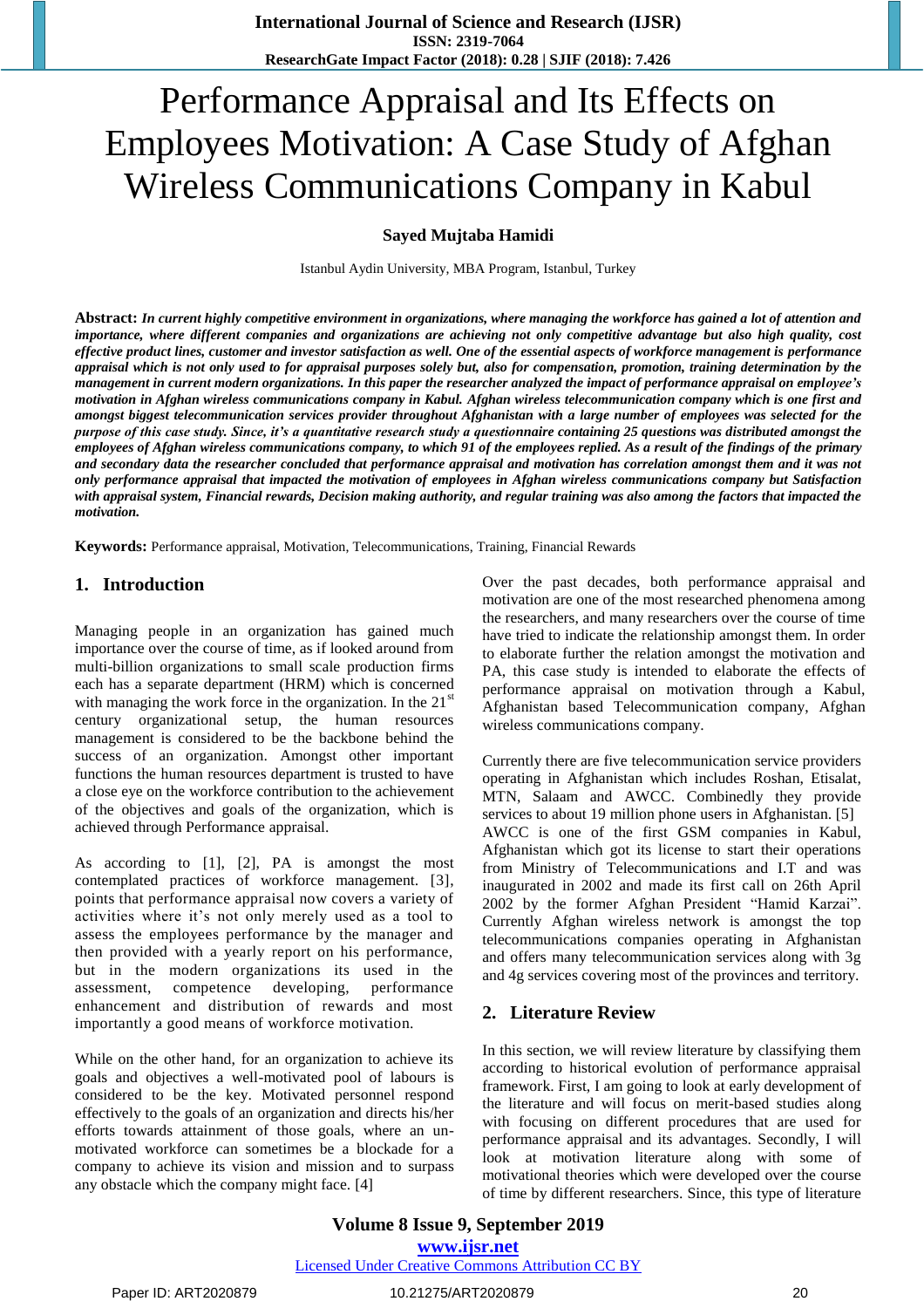is useful for my purpose in this thesis. Thirdly I will look at different practices of performance appraisal and its relation to motivation over time conducted and researched by different researcher, which will help me develop a great inside idea of the areas that were studied and help me develop an insight.

From an individual perspective performance appraisal is assumed to have as much importance to an individual as much as it has to an organization. As accomplishing tasks and preforming above average level can be a source of satisfaction and pride, but on the other hand failing to do so can result in personal and organizational failure. [6] [7], puts spotlight to the organizational perspective of PA to which they add that, in the current changed business environment, where the economy and industries are open to global competition and are driven by customers. Industries recognized that improving the efficiency of the workforce as a tool to organizational success.

A study by [8], states that when appraisal system in an organization assesses the employees fairly throughout the year, the workers are well motivated in the workspace.

[9], describes PA, as a contrast between the employee's past and present performance to the performance criteria of such employee. Moreover, [10], adds that PA is an assessment process to assess the performance of workforce and to assess new means of their performance improvements which ultimately donates in general to the organizational performance. [11], mentions that PA is the organized assessment of workforce that is related to the employees work and performance advancement.

In the bellow given tables different forms of performance appraisal which are being applied in different organizations are evaluated, explaining their usage along with the advantages and disadvantages of each one.

|  |  |  | Table 2.1: Techniques of Performance Appraisal |  |
|--|--|--|------------------------------------------------|--|
|--|--|--|------------------------------------------------|--|

| Method                             | Applied for                                                                                                                                                                           | Advantages                                                                                                                       | <i>Disadvantages</i>                                                                                                                         |
|------------------------------------|---------------------------------------------------------------------------------------------------------------------------------------------------------------------------------------|----------------------------------------------------------------------------------------------------------------------------------|----------------------------------------------------------------------------------------------------------------------------------------------|
| Ranking<br>Method                  | Used to rate<br>the workers<br>from best<br>performers to<br>worst ones,<br>based on<br>specified<br>attributes                                                                       | Quick<br>Mostly<br>$\bullet$<br>Transparent<br><b>Cost Effective</b><br>$\bullet$<br>Easy to<br>$\bullet$<br>Conduct             | • Less objective<br>oriented<br>Reasonable for<br>small firms<br>Ineffective to<br>evaluate the<br>Strengths and<br>weakness of<br>workforce |
| Graphic<br>Rating<br><b>Scales</b> | Employees are<br>evaluated<br>through a pre- $\bullet$<br>set range of<br>traits and<br>performance<br>scale, and then<br>scored through •<br>their<br>performance<br>for each trait. | Simple<br>Standardized<br>method to<br>compare<br>employees'<br>performances<br><b>Effective</b> in<br>reducing<br>personal bias | It is more<br>$\bullet$<br>subjective<br>All the<br>$\bullet$<br>employees must<br>possess the<br>same set of<br>characteristics.            |
| Critical<br>Incident               | Reviewing<br>past records of $\blacksquare$<br>certain on the<br>job behaviors                                                                                                        | Based on<br>employee's<br>direct                                                                                                 | Requires too<br>much time to<br>analyze the<br>behavior of each                                                                              |

|                                 | of employees<br>and discussing<br>it with them at $\blacksquare$<br>a specified<br>time                                                                                                                                                    |           | behavior<br>observations<br>Cost effective<br>Such<br>appraisal are<br>based on<br>actual<br>evidence.                                                                                          | $\bullet$              | employee<br>May provide an<br>insight of<br>organizational<br>issues to the<br>competitors                                                                                                                                                                                                             |
|---------------------------------|--------------------------------------------------------------------------------------------------------------------------------------------------------------------------------------------------------------------------------------------|-----------|-------------------------------------------------------------------------------------------------------------------------------------------------------------------------------------------------|------------------------|--------------------------------------------------------------------------------------------------------------------------------------------------------------------------------------------------------------------------------------------------------------------------------------------------------|
| Narrative<br>Essays             | In such<br>method an<br>employee's<br>past<br>performance<br>reports,<br>strengths,<br>weaknesses,<br>suggestions for<br>improvement<br>are provided<br>by the<br>evaluator in<br>form of essay                                            | $\bullet$ | Employees<br>are provided<br>with detailed<br>information<br>about their<br>performance<br>Feedback is<br>provided to<br>improve<br>performance                                                 | $\bullet$<br>$\bullet$ | Some<br>supervisors may<br>be biased<br>towards some<br>employees and<br>therefore write a<br>biased report.<br>Time<br>consuming                                                                                                                                                                      |
| Management<br>by<br>Objectives  | Evaluation of<br>employees are<br>done through a<br>set of pre-<br>determined<br>objective set<br>by the<br>evaluator and<br>are ranked<br>based on their<br>achievement<br>of those<br>objectives                                         |           | Employees<br>are motivated<br>to perform<br>their best in<br>achieving<br>certain<br>objectives<br>Provides a<br>certain<br>mechanism of<br>measuring the<br>performance<br>of each<br>employee |                        | • Supervisor may<br>fall short of<br>explaining the<br>actual<br>objectives, and<br>so does the<br>employees may<br>perceive<br>different<br>interpretation of<br>objectives<br>May be<br>ineffective to<br>evaluate an<br>employee's<br>actual quality<br>and honesty<br>towards the<br>organization. |
| <b>Behaviorally</b><br>Anchored | The technique<br>that contains<br>prearranged<br>rating zones or<br>ratting module<br>zones through<br>which the<br>employee is<br>Rating Scale rated as per his<br>or her<br>performance<br>or behavior<br>through<br>numerical<br>scale. | $\bullet$ | Describes an<br>employee's<br>performance<br>in a clear<br>manner<br>More<br>objective                                                                                                          |                        | • It is mostly<br>performance<br>oriented rather<br>than result<br>oriented<br>• Requires too<br>much time<br>A specific rating<br>scale must be<br>created for each<br>job performance                                                                                                                |
| Assessment<br>Centers           | The collection<br>of workers<br>actual<br>performance<br>data on a given<br>task to<br>measure their<br>capabilities<br>over a period<br>of two or three<br>days                                                                           |           | Convenient<br>methodology<br>Simple and<br>cost effective                                                                                                                                       |                        | • Because it's so<br>time consuming<br>so a large group<br>of evaluators<br>must be<br>available to<br>assess each<br>employee<br>A limited<br>number of<br>employees can<br>be evaluated on<br>a given set of                                                                                         |

# **Volume 8 Issue 9, September 2019 www.ijsr.net**

Licensed Under Creative Commons Attribution CC BY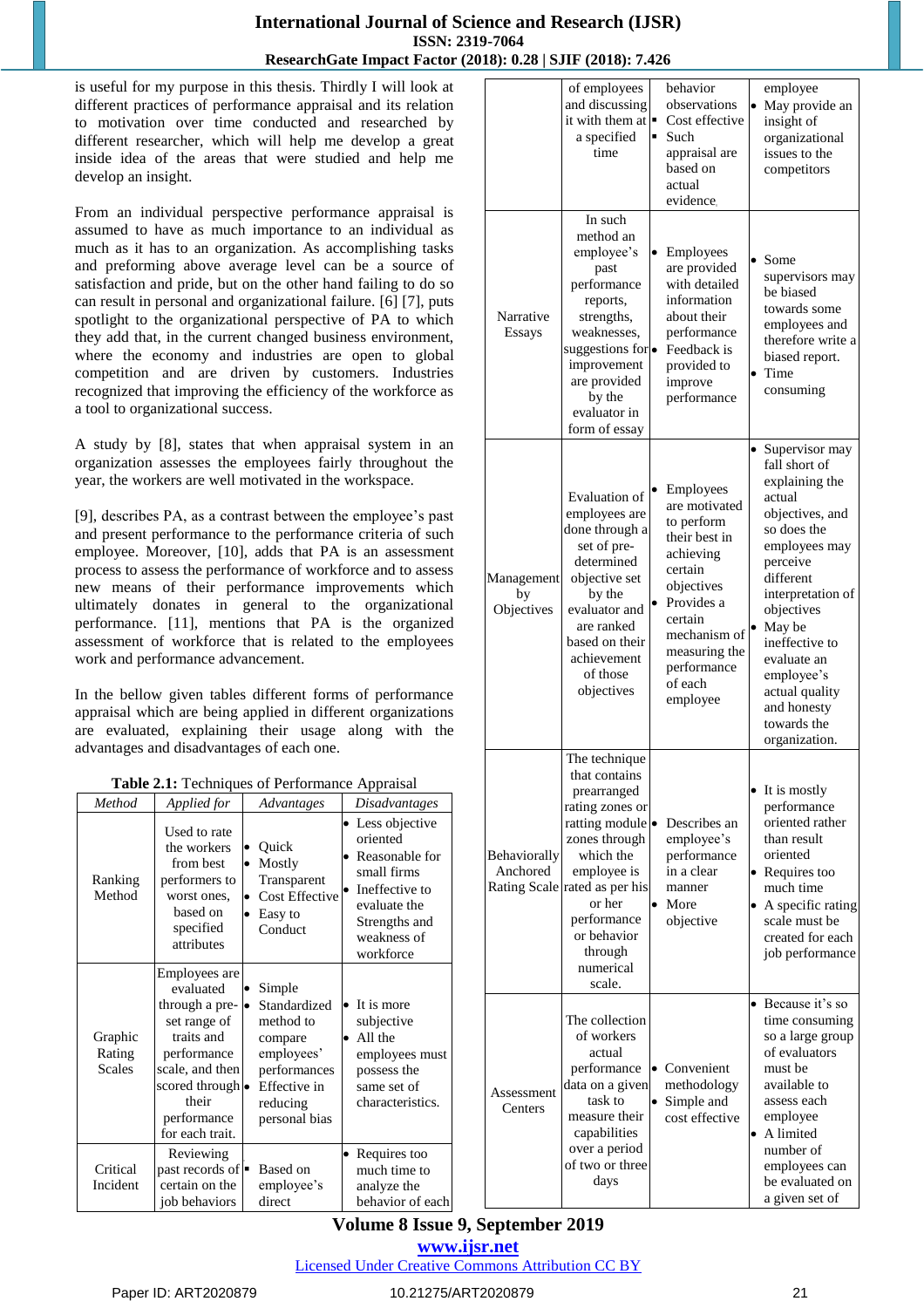|                         |                                                                                                                                                                                                                                                                    |                                                                                                                                                                                                            | time                                                                                                                                                                            |
|-------------------------|--------------------------------------------------------------------------------------------------------------------------------------------------------------------------------------------------------------------------------------------------------------------|------------------------------------------------------------------------------------------------------------------------------------------------------------------------------------------------------------|---------------------------------------------------------------------------------------------------------------------------------------------------------------------------------|
| 360 Degree<br>Appraisal | In 360-degree<br>appraisal<br>method.<br>Superior<br>appraisal,<br>Subordinate<br>appraisal, Peer<br>rating<br>appraisal are<br>included                                                                                                                           | A great tool to<br>increase the<br>employee<br>performance<br>potential<br>Provides<br>reliability and<br>accuracy<br>More credible                                                                        | • Can be very<br>costly<br>Can demoralize<br>the employee if<br>provided with<br>negative<br>feedback<br>May be difficult<br>to keep the<br>confidentiality<br>of the appraisal |
| 720 Degree<br>Appraisal | It is a modern<br>and enhanced<br>version of<br>appraisal<br>which is used<br>to appraise the<br>performance<br>of upper level<br>management<br>and<br>employees,<br>that includes<br>the views of<br>customers,<br>investors.<br>suppliers and<br>any other party | Feedback<br>$\bullet$<br>from all the<br>involved<br>parties with<br>the<br>organization<br>A good tool to<br>improve<br>overall<br>organizational<br>performance<br><b>Better</b><br>customer<br>feedback | Requires some<br>specific training<br>to evaluators<br>Time<br>consuming and<br>costly<br>Require too<br>much<br>paperwork                                                      |

Source: [12]

The above given table elaborates different methods of performance appraisal that are usually adopted in different industries and organization to evaluate the employees.

In a study, [13], studied employees of Islamic bank in Pakistan about the impact of PA on employee's motivation in Islamic banking system, they concluded that by conducting a systematic and fair performance appraisal there were positive impact on employees at the Islamic banking which resulted in a positive working environment at the bank and lead toward organizational authority and goal achievement.

[14], evaluated the impact of PA on motivation and productivity in Turkish forest products industry, the suggested that the propose of the employee Performance appraisal must be explained very clearly to the employees and their hesitation has to be reduced by such appraisals in order to motivate them. They further add that to attain the purpose of the PA in any decision-making process regarding the workers, the results of assessments have to be used as a means for education, promotion, job - rotation, or further consultation and etc.

In a (2017) study conducted by [15], where she studied the Non-governmental Turkish organizations about their performance appraisal system and its relation with the motivation level of its employees, she recommended that the management conducting the appraisals should be well trained and should possess a very well know how about the process in order to avoid biases , and in addition to providing positive feedback about employees the ones with a negative feedback should be dealt with a positive manner. She further adds that when there is an increase in employee empowerment and their work is recognized they eventually end up being motivated and thus increasing the overall performance rate of the organization and its achievements.

# **3. Research Methodology**

Research Methodology is the specification of methods through which the needed information is acquired for the purpose of a research study. As [16], elaborates that research methodology is the philosophy or the general principle upon which the research is guided.

# **3.1 Scope of the Study**

The following study focuses on the impact and effects of PA on employee motivation in Afghan Wireless Communication Company. As different forms and advantages of performance appraisal and its relationship with motivation in several other areas were discussed in literature review based on those stated relations, this study will focus on performance appraisal and its relationship with motivation in a telecommunication company. Since, telecommunication is fast growing business not only in Kabul but all over the world, with a large number of people associated with it directly or indirectly. It is of such great significance to know the motivation factor behind its employees.

## **3.2 Sample**

This study focuses on the effects of performance appraisal on employee motivation on AWCC employees in Kabul. Afghan wireless communication company was chosen for the purpose of this study because it's amongst the largest cellular service providers in Afghanistan, and for the purpose of this study 100 questionnaire which was selected through random sampling was used. Which included mostly all level of employees in the AWCC including first line and middle managers.

## **3.3 Instruments and Measures**

In order to measure the impact of performance appraisal on employee motivation and performance, a questionnairebased on Likert's, Five-point Likert scale was adopted. Respondents was requested to mention their responses with each item ranging from strongly disagree to strongly agree.

## **3.3.1 Dataanalysis tools**

- In this research descriptive analysis is used. Descriptive analysis provides simple summaries regarding the sample. Descriptive analysis basically describes what is or what the data shows [17], In multiple linear regressions analysis, the connection between the dependent variable (Motivation) and the independent variables which are identified as (Rewards Awarded, Trainings, Performance Appraisal (PA), Satisfaction with Appraisal, Decision Making Authority, Work Environment) are being tested.
- To evaluate our information (SPSS) is used for analyzing data. SPSS which is the short form of Statistical Package for the Social Sciences, is currently widely used by researchers for the purpose of analyzation of the statistical data, which is trusted in providing accurate results and analysis.

# **Volume 8 Issue 9, September 2019 www.ijsr.net**

Licensed Under Creative Commons Attribution CC BY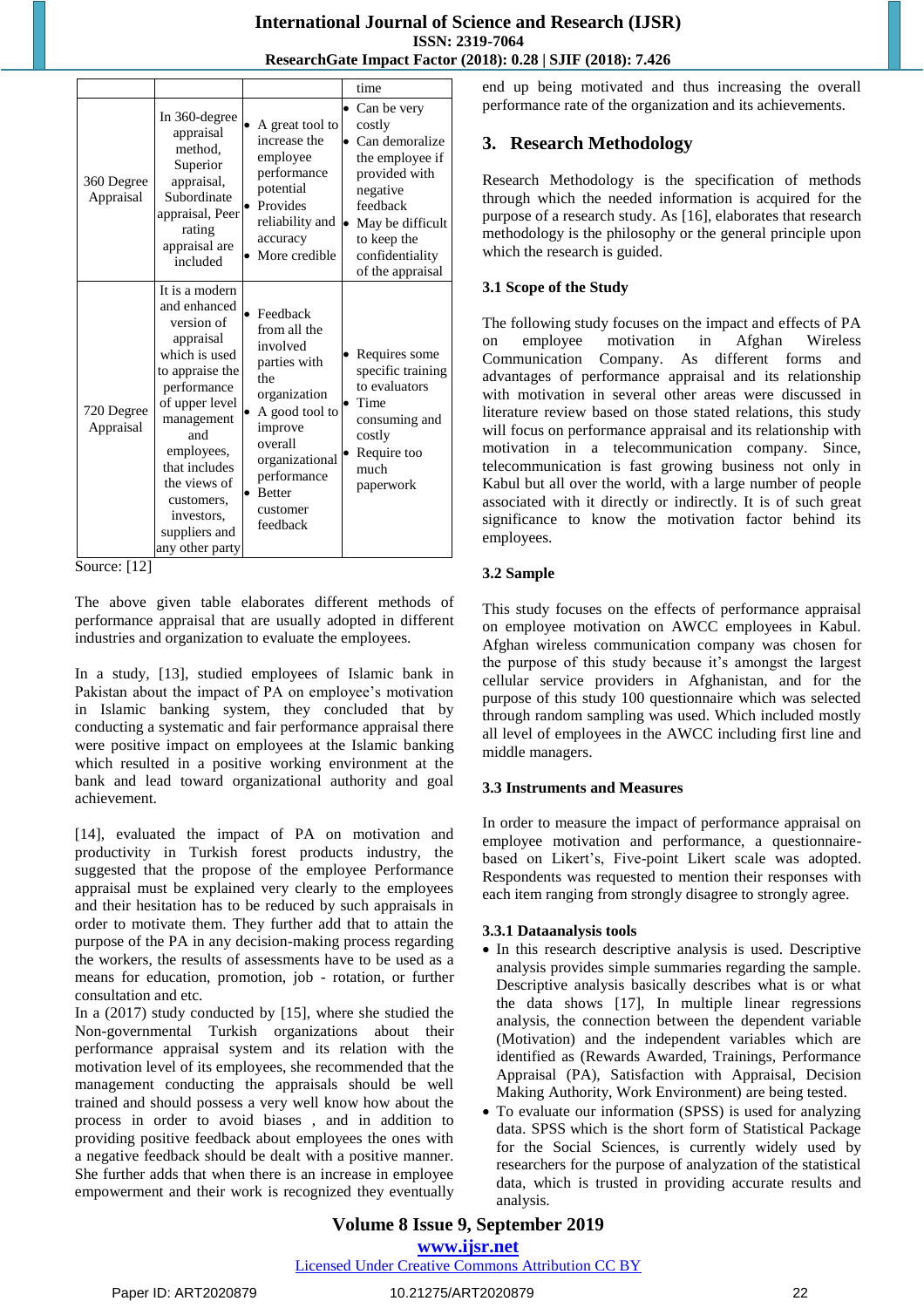#### **4. Data Analysisand Discussion**

Initially, the primary data was collected with the help of a questionnaire to which 92 employees from the Afghan wireless communications company responded. As per data collected from the AWCC employees it describes that about 75 which equals to (81.5%) of the total respondents were Male and only 17 (18.5%) were females. Additionally, Majority of the respondents were between the age group of 25-35 years. Furthermore, the results indicated that most of the respondents 65 (71%) had a bachelor's degree.

#### **4.1 Correlation Coefficient Analysis**

Basically, correlation coefficient enables us to quantify the relationship among the variables or it indicates the strength of relation amongst dependent and independent variables. the letter (r) denotes the correlation and it can assume a value between  $+1$  and  $-1$ . In which,  $+1$  represents a strong positive relation and -1 represents a strong negative relation amongst (X and Y). 0 indicates no relation between dependent and independent variable(s). [18],Based, on the nature of the Hypotheses developed to be examined and the primary data collected through questionnaire the researcher has identified the independent variables as Rewards Awarded, Trainings, Performance Appraisal (PA), Satisfaction with Appraisal, Decision Making Authority, Work Environment. And the dependent variable is Motivation.

**Table 4. 1:** Pearson Correlation

| Independent variables                                        | Dependent variable $(M)$ |  |  |  |
|--------------------------------------------------------------|--------------------------|--|--|--|
| Rewards Awarded                                              | $0.473**$                |  |  |  |
| Trainings                                                    | $0.455**$                |  |  |  |
| Performance Appraisal (PA)                                   | $0.348**$                |  |  |  |
| Satisfaction with Appraisal                                  | $0.332**$                |  |  |  |
| <b>Decision Making Authority</b>                             | $0.315**$                |  |  |  |
| <b>Work Environment</b>                                      | $0.275**$                |  |  |  |
| **. Correlation is significant at the 0.01 level (2-tailed). |                          |  |  |  |

As elaborated in the table 4.2 the researcher has identified six independent variables (Rewards Awarded, Trainings, Performance Appraisal (PA), Satisfaction with Appraisal, Decision Making Authority, Work Environment), to find its relationship with the dependent variable which is Motivation.

The results as indicated above elaborates that all the independent variables of the research study have shown to have an average positive relation with the dependent variable of the study.

Where, as it is indicated that rewards awarded at (0.473) amongst the employees of AWCC had a decent positive relation with motivation, in addition, trainings provided (0.455) to the employees also had a decent relation with the level of motivation. Moreover, Performance appraisal at (0.348) also had a fair positive relationship with motivation. Furthermore, satisfaction with appraisal at (0.332) showed to have an average relation. And decision-making authority at (0.315) also showed to have a positive relation and at the end work environment at (0.275) had lesser positive relation amongst other independent variables with motivation according to the employees of AWCC.

#### **4.2 Regression Analysis of Data**

After analyzing the correlation of the data of this research study, the researcher has further analyzed the data using Regression Analysis via SPSS.

Regression analysis is a statistical procedure used to estimate the relation between the variables which tend to have a reason and result or cause and effect relation. And furthermore, it formulates the linear relation equation between the dependent and independent variable. [19].

The linear regression model executed through SPSS to find whether the selected independent variables had an effect with motivation. The results as indicated in table 4.28 model summary table of regression analysis shows value of R and R square. In R column the value of which is at 0.748 represents the simple correlation at 74.8% which is very high, and our model predicts the (Y) Motivation rather precisely.

**Table 4.2:** Model Summary

|                                                            | Adjusted R Std. Error of<br>Durbin-                |         |         |              |        |  |  |  |
|------------------------------------------------------------|----------------------------------------------------|---------|---------|--------------|--------|--|--|--|
| Model                                                      | R                                                  | Squared | Squared | the Estimate | Watson |  |  |  |
|                                                            | .748 <sup>a</sup><br>.559<br>2.190<br>.528<br>.426 |         |         |              |        |  |  |  |
| a. Predictors: (Constant), Decision Making Authority,      |                                                    |         |         |              |        |  |  |  |
| Performance Appraisal (PA), Work environment, Satisfaction |                                                    |         |         |              |        |  |  |  |
| with appraisal, Rewards 2, Trainings                       |                                                    |         |         |              |        |  |  |  |
| b. Dependent Variable: Motivation                          |                                                    |         |         |              |        |  |  |  |

Furthermore, by looking at the table 4.3 of ANOVA below where the value of (Sig.) which is also denoted with (P) is shown as (0.000) and generally, if the value of sig. or p is smaller than 0.05 it accepted to be statistically significant. Therefore, as shown in the table below sig.0.000,  $p > 0.05$ and we can claim that our model is statistically significant.

|                                                            | Table 4.3: ANOVA                    |                |    |        |                  |                   |  |  |
|------------------------------------------------------------|-------------------------------------|----------------|----|--------|------------------|-------------------|--|--|
|                                                            | Model                               | Sum of         | df | Mean   | $\boldsymbol{F}$ | Sig.              |  |  |
|                                                            |                                     | <b>Squares</b> |    | Square |                  |                   |  |  |
|                                                            | Regression                          | 19.503         | 6  | 3.250  | 17.942           | .000 <sub>p</sub> |  |  |
|                                                            | Residual                            | 15.399         | 85 | .181   |                  |                   |  |  |
|                                                            | Total                               | 34.902         | 91 |        |                  |                   |  |  |
|                                                            | a. Dependent Variable: Motivation   |                |    |        |                  |                   |  |  |
| b. Predictors: (Constant), Decision Making Authority,      |                                     |                |    |        |                  |                   |  |  |
| Performance Appraisal (PA), Work environment, Satisfaction |                                     |                |    |        |                  |                   |  |  |
|                                                            | with appraisal, Rewards2, Trainings |                |    |        |                  |                   |  |  |

Furthermore, based on the final table 4.4 in regression analysis, we can see the result of statistically level of significance for each independent variable separately. As it is elaborated in the column Sig. the value of P is less than 0.05 in decision making authority at 0.002 and rewards with Sig. 0.000 so, we can add that decision-making authority and rewards awarded to employees contributes statistically significantly to motivation. While on the other hand performance appraisal with P value of 0.9, satisfaction with appraisal at 0.025, trainings with Sig. of 0.065 and work environment with Sig. or P value of 0.249 which are all more than  $P > 0.05$  does not statistically significantly contribute to motivation.

**Volume 8 Issue 9, September 2019 www.ijsr.net** Licensed Under Creative Commons Attribution CC BY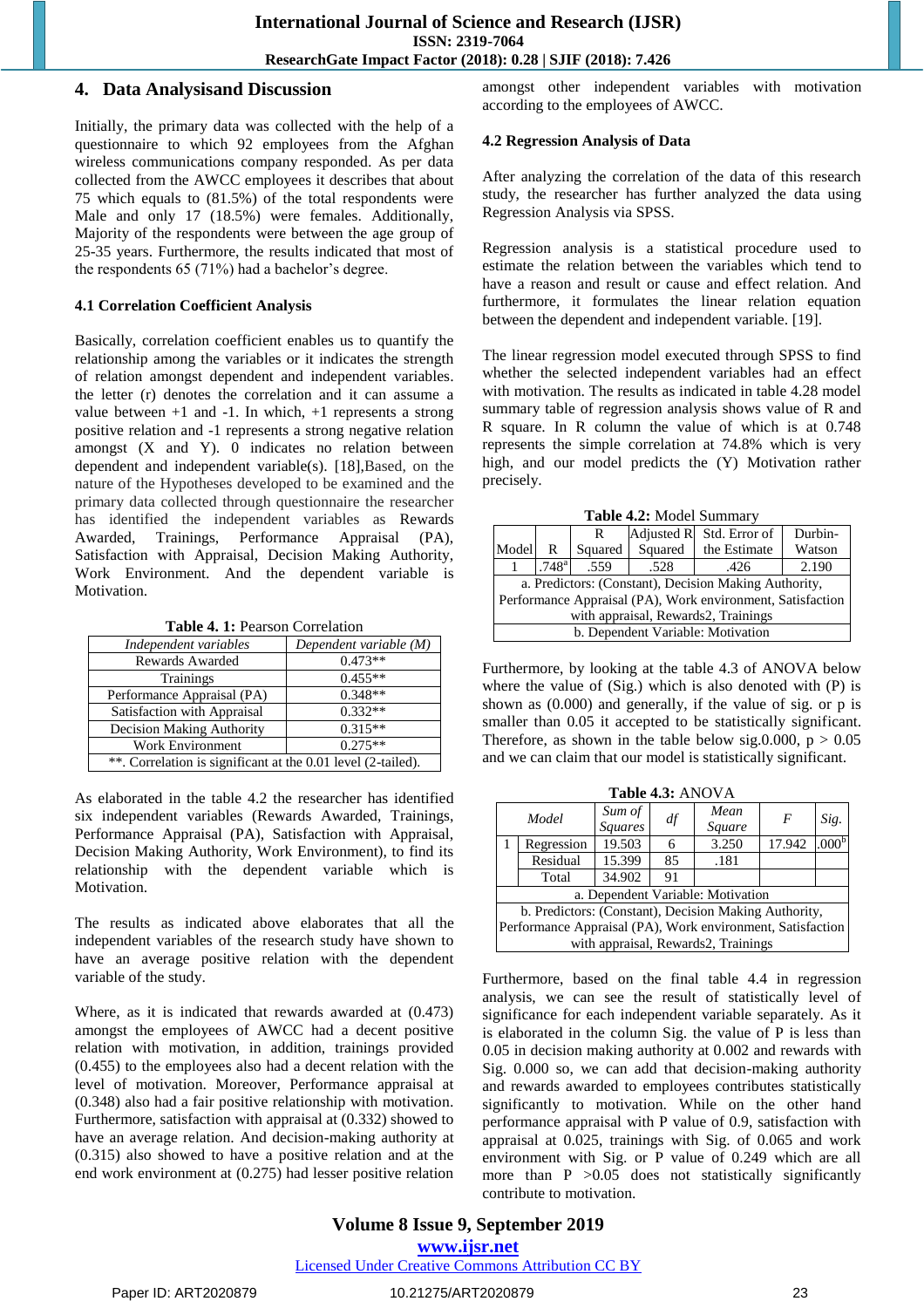|   | Table 4. 4: Coefficients <sup>a</sup> |                                                                                                                                                                                                                                                                                                                                   |      |              |  |      |  |  |  |  |
|---|---------------------------------------|-----------------------------------------------------------------------------------------------------------------------------------------------------------------------------------------------------------------------------------------------------------------------------------------------------------------------------------|------|--------------|--|------|--|--|--|--|
|   |                                       | Coefficients                                                                                                                                                                                                                                                                                                                      |      | Coefficients |  |      |  |  |  |  |
|   | Model                                 | Unstandardized Standardized<br>$\mathbf{f}$<br>Std.<br>B<br><b>B</b> eta<br>Error<br>4.360<br>.183<br>.797<br>.074<br>.010<br>.116<br>.009<br>.079<br>.180<br>2.279<br>.228<br>1.872<br>.078<br>.146<br>.205<br>$-1.161$<br>.076<br>$-.113$<br>$-.088$<br>7.061<br>.637<br>.090<br>.769<br>.101<br>$-3.270$<br>$-.329$<br>$-.361$ | Sig. |              |  |      |  |  |  |  |
|   | (Constant)                            |                                                                                                                                                                                                                                                                                                                                   |      |              |  | .000 |  |  |  |  |
|   | Performance<br>Appraisal (PA)         |                                                                                                                                                                                                                                                                                                                                   |      |              |  | .908 |  |  |  |  |
| 1 | Satisfaction with<br>appraisal        |                                                                                                                                                                                                                                                                                                                                   |      |              |  | .025 |  |  |  |  |
|   | Trainings                             |                                                                                                                                                                                                                                                                                                                                   |      |              |  | .065 |  |  |  |  |
|   | Work environment                      |                                                                                                                                                                                                                                                                                                                                   |      |              |  | .249 |  |  |  |  |
|   | Rewards                               |                                                                                                                                                                                                                                                                                                                                   |      |              |  | .000 |  |  |  |  |
|   | Decision Making<br>Authority          |                                                                                                                                                                                                                                                                                                                                   |      |              |  | .002 |  |  |  |  |
|   | a. Dependent Variable: Motivation     |                                                                                                                                                                                                                                                                                                                                   |      |              |  |      |  |  |  |  |

The equation of multiple linear regression models presented as follows:

 $\hat{Y} = a + \beta_1 x_1 + \beta_2 x_2 + \beta_3 x_3 + \beta_4 x_4 + \beta_5 x_5 + \beta_6 x_6$ Where:

 $\hat{Y}$  = Dependent variable (Motivation)

 $a =$  the value of (Constant)

 $\beta_n$  = the estimated regression coefficients

 $x_1$  = independent variables

As a result:

Motivation =  $0.797 + 0.009$  (PA) +  $0.180$  (Satisfaction with appraisal) + 0.146 (Training) – 0.088 (Work environments)  $+ 0.637$  (Rewards) – 0.329 (Decision Authority)

Where it can be added that each change or single unit changes in independent variable (x) represents a change in Y coefficients.

#### **4.2 Research Findings**

According to the findings of the primary data, although the performance appraisal showed to impact the motivation but furthermore, the research findings indicated the following factors must also be considered for a motivated work force in the organization.

#### **Financial Rewards:**

As also indicated in the literature that financial rewards have always been an essential means for motivation amongst the workers, the results from this research study confirms this idea as indicated that correlation of rewards awarded to employees was the highest (.473) in this study among the employees of AWCC. Keeping other factors constant in can be said that the workers preforming well or achieving the objectives that are given to them by the organization must be rewarded not only morally but also financially.

#### **Training:**

Additionally, the research study indicates that employees in the AWCC expressed that further development of their skills through trainings is also an important factor in their motivation. As it's a human need to see a self-development over a course of time which can be achieved through trainings and career development opportunities provided to them so besides other factors to have a motivated workforce in the organization the career development programs must be conducted frequently.

#### **Satisfaction:**

Furthermore, the outcome of the research pointed out a positive correlation amongst satisfaction with appraisal and motivation as well. So, it can be said that besides developing an effective appraisal system an effective approach to deliver the results of the appraisal to employees is crucial, failing to do so may result in a de motivated workforce.

#### **Decision Making Authority:**

Beside other factors that impacts motivation level of employees, through this research it has been found that giving the employees a sense of authority in decision making process is also found to be effective tool of motivation, as majority of employees (72.8%) of the total respondents agreed that employees who are given authority in decision making process are positively motivated furthermore the results of Pearson correlation indicated a positive relation between decision making authority and motivation in this research study.

So, it can be concluded that, PA can be an effective tool to motivate employees unless a fair appraisal system is developed in the organization to appraise the employees and then deliver the results of appraisal in a professional manner to the employees. Also, other factors such as rewards, training and employee development, giving authority to employees in decision making and work environment are all crucial factors in developing a motivated workforce.

# **5. Conclusion & Recommendations**

In this final chapter of the study, which implicates a summary of the study, in addition, following chapter points out the recommendation and a framework for further future studies on this topic. Performance appraisal and motivation has become an important force for a workplace for successful achievement of its goals and objectives more effectively and efficiently. Having noticed this importance, the researcher tried to evaluate the effects of PA on employee's motivation in Afghan Wireless telecommunication Company in Kabul. Telecommunication sector was chosen for the purpose of the study because it is not only a fast growing industrial and service provider sector in Kabul, Afghanistan but, throughout the world.

Afghan wireless telecommunication company, which is a leading telecommunication service provider In Afghanistan, with a large number of employees was chosen as the primary source for this study. And for the purpose of the study the researcher distributed questionnaire amongst the employees of Human resources management, administrative and customer care departments, to which 92 employees of the respective departments responded.

The primary data collected through questionnaire demonstrated that most of the respondents were Male (81.5%), while on the hand, majority of the respondents included young manpower who were between the age group of 25-35.

The collected responses also indicted most of the respondents had bachelor's degree which is about 71% of the total respondents. While, majority of the respondents 47% had a monthly income of 30001-60000 Afghanis.

**Volume 8 Issue 9, September 2019 www.ijsr.net** Licensed Under Creative Commons Attribution CC BY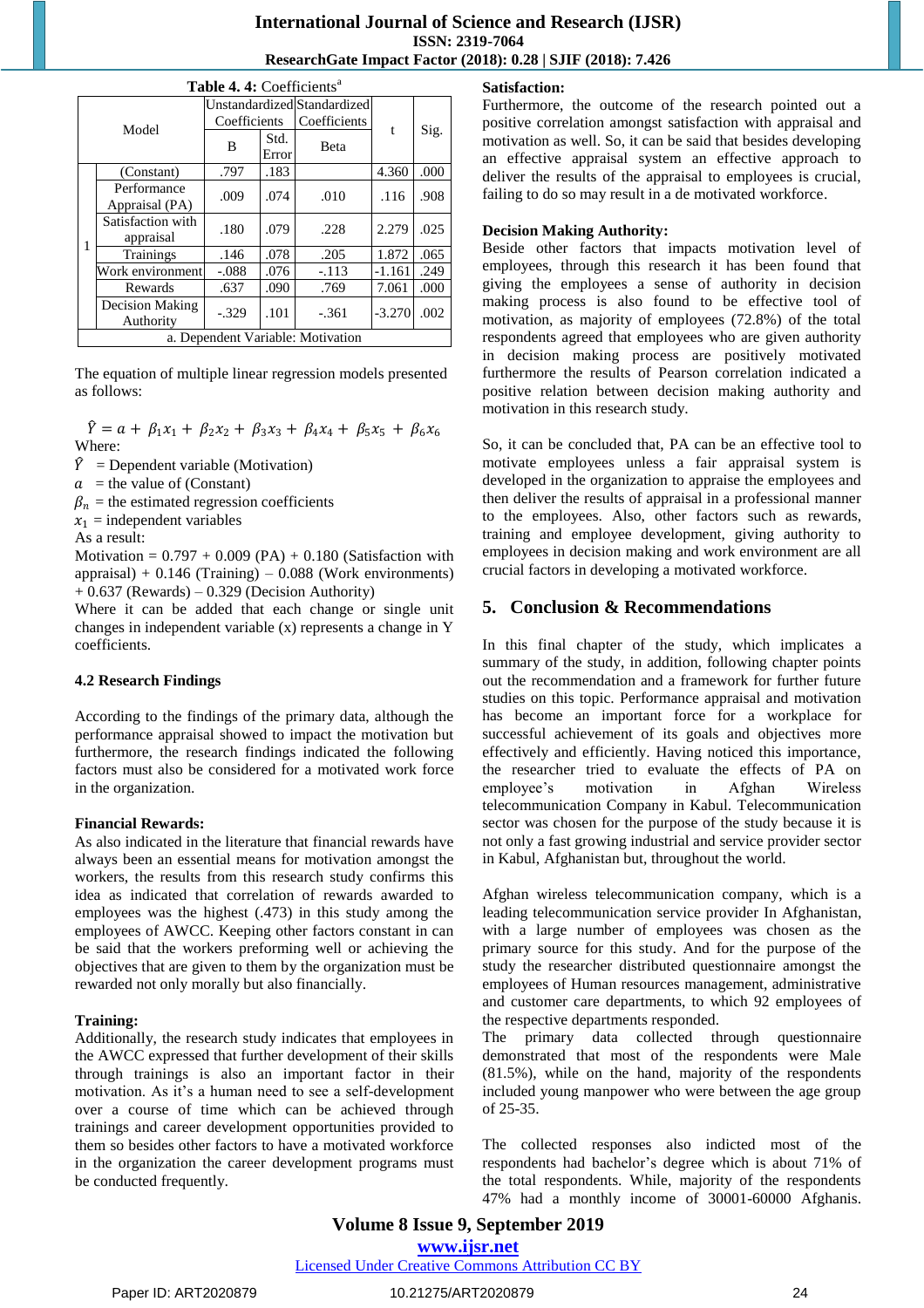Furthermore, for the reliability and validity test of the questionnaire the Cronbach's test was applied using SPSS (v25), the result of which indicated a value of (.88) which indicates a very high reliability of the questionnaire.

Additionally, to quantify the relationship or the strength among the dependent variable (Motivation), and the independent variables (Performance appraisal, Rewards Awarded, Trainings, Satisfaction with Appraisal, Decision Making Authority and Work Environment), the researcher has applied the Pearson correlation coefficient, also referred to as Pearson's r, using SPSS. The results indicated that all the independent variables of the study have shown to have an average positive relation with the dependent variable of the study. Furthermore, Regression Data analysis was applied, the linear regression model executed through SPSS was used to find whether the selected independent variables had an effect on motivation and to test the Hypothesis selected for this study. The results indicated the R value of 0.748 or 74.8% which is very high also the Sig value showed an output value of (0.000), and the results concluded that our model predicted the (Y) Motivation rather precisely

#### **5.1. Recommendations**

After conducting the survey, analyzing it and having studied the initial data regarding the Performance appraisal and its effect on Motivation, the researched has refined the following recommendations!

- As according to research findings, although the performance appraisal was statistically significant but, the null hypothesis testing indicated that it has no relation with the motivation level of employees of AWCC So, the researcher recommends that the organization should pay utmost attention in developing a PA system which can become a good source for the motivation of the employees of AWCC and furthermore, identify the good performing workers and identify those the needs further training to match up with the organization overall requirements.
- The findings of the survey also indicated that the employees who were given authority in decision making process were positively motivated. Which implicates that the views of employees regarding certain important organizational decisions should not be neglected, and a proper system should be developed so that employees can express their views regarding certain decision process, which will in return give them a sense of responsibility toward their organization and also increase their motivation towards their job in the company.
- It has also been indicated in the study that financial rewards plays a crucial part overall motivation of the workforce, So, to motivate the employees in the organization the ones who outperform others in the organization and achieve the goals and targets assigned to them more effectively should be awarded financially as a bonus or salary rise, it will not only affect the person who is at the receiving end but also the other employees in the organization who lacks motivation.
- Trainings and development also proved to be an important determinant of motivation in this study. Thus, the researcher recommends that organization should evaluate and identify the ones who needs further

trainings and development, and also conduct regular training programs for the employees of the organization, which in return give the employees a sense of their skill being developed further and thus resulting in their motivation towards their work and organization.

 Finally, the researcher recommends that Afghan wireless telecommunication company should conduct the performance appraisal for their employees regularly since it plays a vital part in their motivation. Along with performance appraisal the company should also consider the factors such as, the work environment, financial reward system, training and development opportunities and the satisfaction of employees with the appraisal system for a motivated manpower in the organization.

# **References**

- [1] Boswell, W.R. and Boudreau, J.W. (2002), *"Separating the developmental and evaluative performance appraisal uses", Journal of Business and Psychology, Vol. 16, pp. 391‐412https://link.springer.com/article/10.1023/ A:1012872907525*
- [2] Judge, T.A. and Ferris, G.R. (1993), *"Social context of performance evaluation decisions", Academy of Management Journal, Vol. 36, pp. 80‐105*
- [3] Fletcher, C. (2001), "*Performance appraisal and management: the developing research agenda", Journal of Occupational and Organizational Psychology, Vol.74, pp. 473‐87https://onlinelibrary.wiley.com/doi/epdf/10. 1348/096317901167488*
- [4] Kalimullah et al, (2010) *"Impact of Employee Motivation on Employee Performance, A Case Study of Private Firms: Multan District, Pakistan".HTTPs://www.researchgate.net/publication/ 279743518*
- [5] Baharustani, (2013), "*Study of Afghan Telecom Industry, MNOs, ISPs" Pages 28-32.*
- [6] Sonnentag, Frese, (2002), *"Performance Concepts and Performance Theory" retrieved fromhttps://www.researchgate.net/publication/291062 476\_Performance\_Concepts\_and\_Performance\_Theor y.*
- [7] Manoharan, & S. G. Deshmukh, (2009), *"Research and Practice in Human Resource Management", Employee Performance Appraisal Using Data Envelopment Analysis: A Case Study, Research and Practice in Human Resource Management, 17(1), 92- 111.*
- [8] Gabris, G. T., & Mitchell, K. (1988). *The impact of merit raises scores on employee attitudes: The Matthew Effect of performance appraisal. Public Personnel Management, 17(4), 369-386.*
- [9] Dessler, (2005), *"Human Resource Management", Performance Management and Appraisal, Chapter 9, Pages 284-286.*
- [10] Grubb, (2007), *"Performance Appraisal Reappraised: It's Not All Positive Journal of Human Resource Education, Vol. 1, No. 1, Summer 2007, 1-22*
- [11] Gupta, Parmar, (2018), *Journal of Management Research and Analysis (JMRA), ISSN: 2394-2770,*

# **Volume 8 Issue 9, September 2019**

**www.ijsr.net**

Licensed Under Creative Commons Attribution CC BY